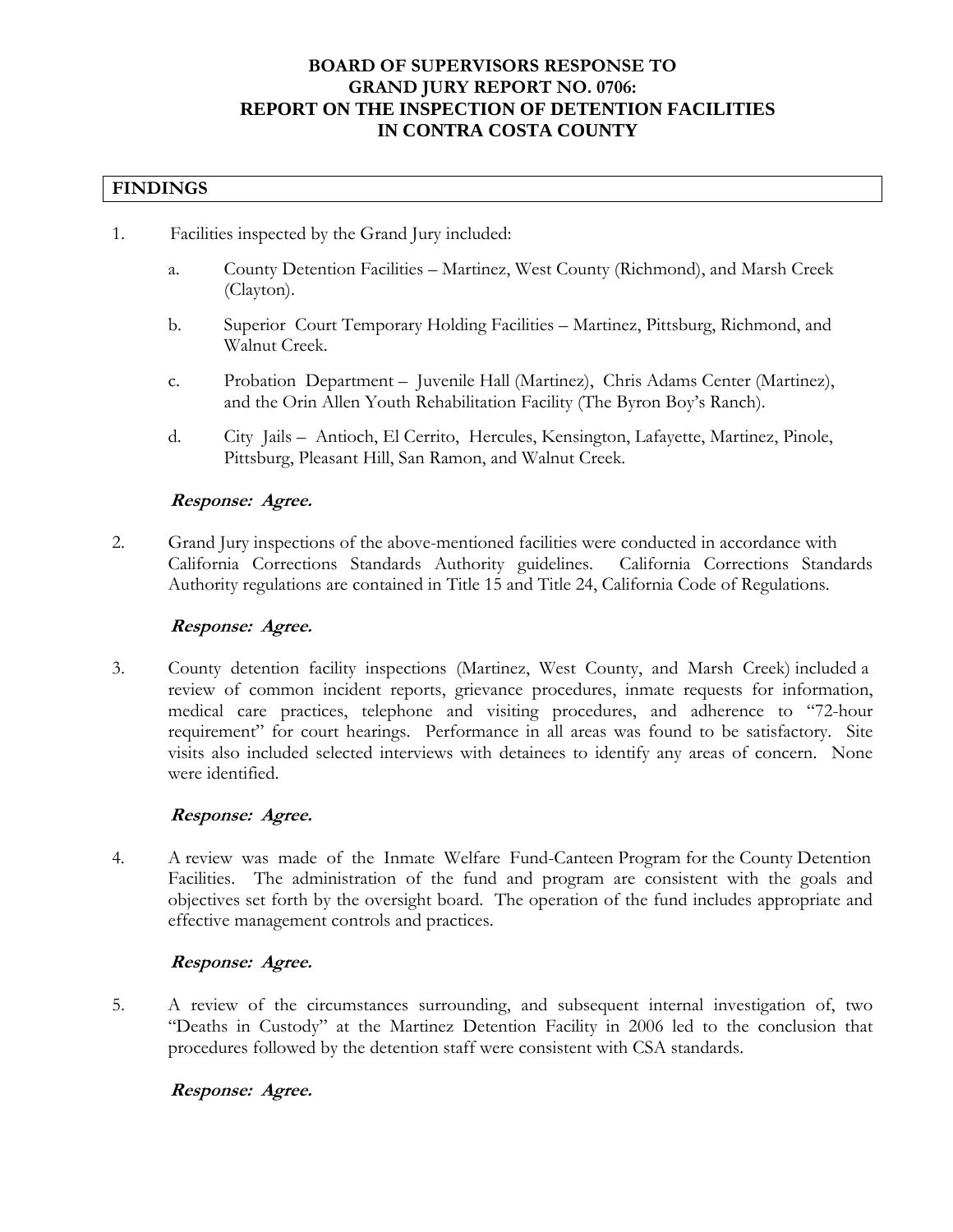6. The Office of the Sheriff ("Sheriff") plans to remodel the women's holding area within the intake section in the Martinez Detention Facility to improve security.

# **Response: Agree.**

7. Modifications are underway in the Martinez Detention Facility to secure all movable housing unit furniture to the floor or to adjacent stationary objects to reduce vandalism and to discourage its use as weapons. To date, four of six housing modules have been so modified.

# **Response: Agree.**

8. The West County Detention Facility has experienced plumbing problems in several detainee housing unit showers. These problems were reported to the County General Services Department more than six months ago and corrections have not been made.

# **Response: Agree.**

9. The West County Detention Facility's security cameras offer only fixed views. Staff members are unable to modify their fields of view to focus on selected areas or individuals of interest outside of the cameras' current fixed views.

# **Response: Agree.**

10. The floor covering immediately adjacent to the jail cell area in the Richmond Superior Court Holding facility was found to be in need of replacement. Repair or refinishing does not appear to be a viable option.

# **Response: Agree.**